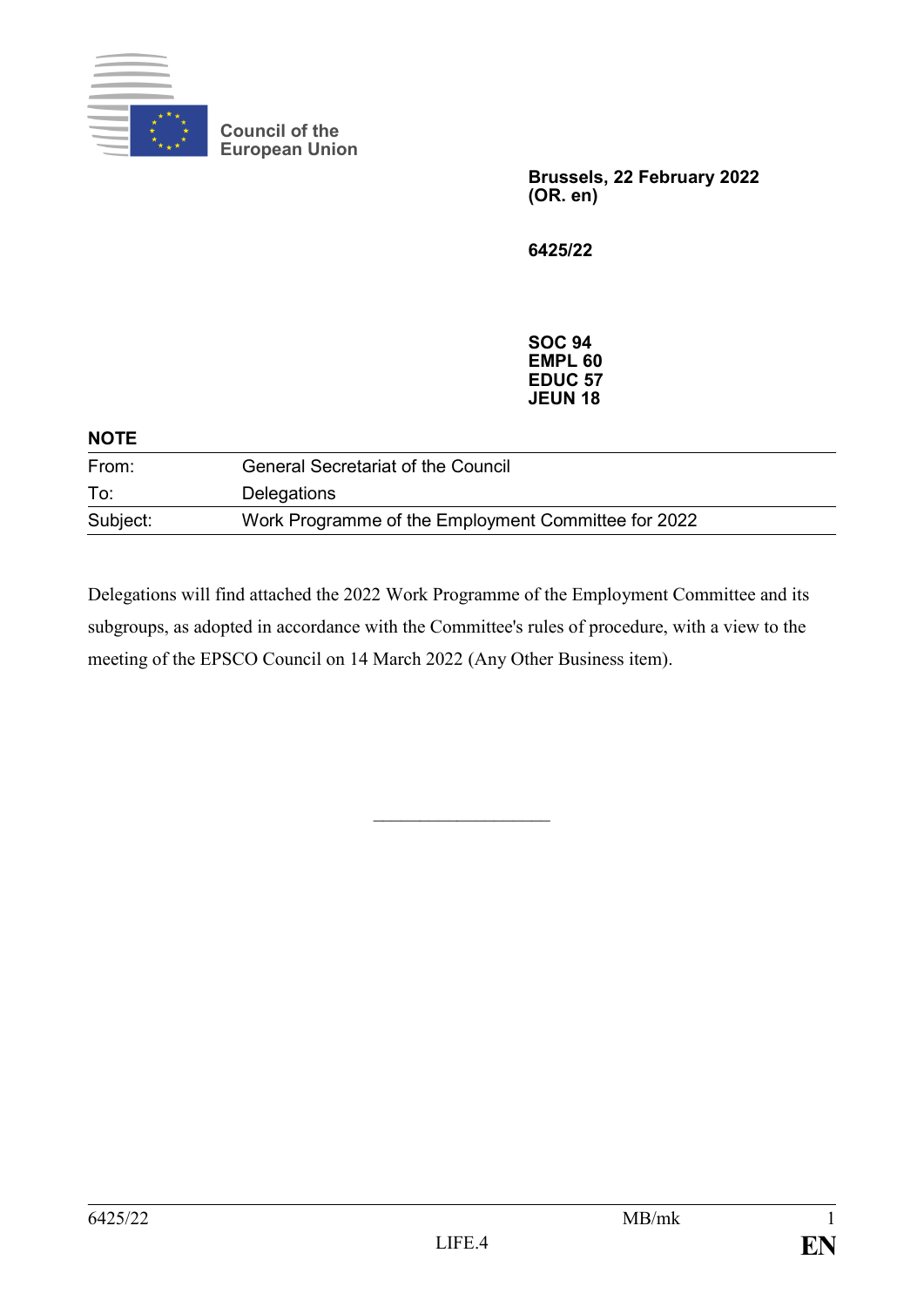# **EMCO Work Programme for 2022**

The Employment Committee (EMCO) is a Treaty-based advisory Committee, established in accordance to Article 150 of the Treaty of the Functioning of the EU (TFEU). It acts as an advisory body to the EPSCO Council and is tasked with monitoring and reporting on the employment situation and policies in the Member States and the Union. In performing its tasks, it should promote multilateral discussion on policy developments and new initiatives in domains under its remit.

Every year, EMCO adopts its annual Work Programme, which defines its activities for the coming year. The discussions in EMCO on the draft 2022 Work Programme will take place on 15 December 2021. The Work Programme will be presented at the March 2022 EPSCO.

Currently, EMCO's work programme covers four main areas – the European Semester (notably multilateral surveillance), thematic work, benchmarking and monitoring/reporting. EMCO's work, in particular concerning benchmarking and monitoring/reporting, is supported by the EMCO Indicators Group, which has its own Work Programme linked to the main priorities of EMCO, and by the EMCO PAG. EMCO provides input to their activities.

The efforts already undertaken to focus and streamline certain Semester formats and working methods with regard to the work of EMCO and its working groups, as well as the close cooperation with SPC, EPC and EDUC, will continue in 2022.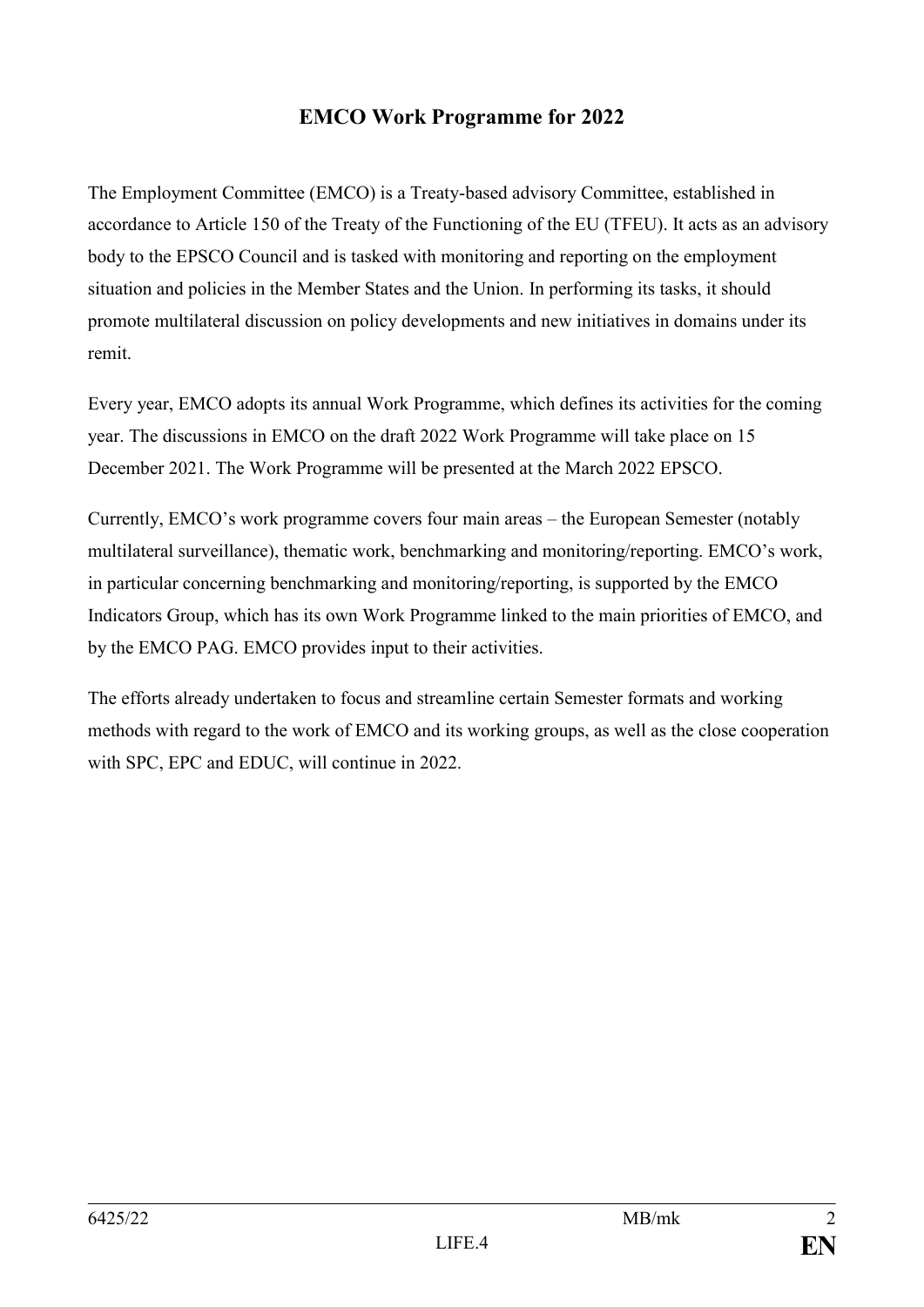# **1. Strategic priorities**

EMCO will consider necessary adjustments to its Work Programme stemming from the policy priorities highlighted in the **Strategic Agenda of the European Council** and **the Commission's political priorities and work programme**<sup>1</sup>, which are relevant to its remit, and which will require the preparation of input to EPSCO. Depending on respective timeframes, EMCO will stand ready to engage in the consultation and/or presentation of relevant policy initiatives, especially as regards the implementation of the **European Pillar of Social Rights Action Plan**. In this context, EMCO is also ready to provide its view on the national targets set by the Member States to achieve the new EU 2030 headline targets on employment and adult training, as welcomed by the European Council on 24-25 June 2021, in line with the Porto Declaration of 7-8 May. EMCO will take into consideration the [European Year of Youth](https://ec.europa.eu/commission/presscorner/detail/en/IP_21_5226) and will therefore put particular attention to youth in all its activities in 2022.

Among others, the following policy and funding initiatives (either announced or ongoing) would be of relevance for EMCO's work in 2022:

- 1) The strategic priorities to be defined in view of the Commission work programme, for example:
	- December 2021 package of EU initiatives:
		- o Recommendations on Individual Learning Accounts and micro-credentials
		- o Recommendation on social impact of the climate transition
		- o [Action Plan to boost the social economy and create jobs](https://urldefense.com/v3/__https:/ec.europa.eu/commission/presscorner/detail/en/ip_21_6568__;!!FiWPmuqhD5aF3oDTQnc!wfKxiEcjZa1iJm255yC4Jag7Wunb-4gyvMqLN8ONgUDOY-PWe4CxbIZEVPFJ6nqsq93CHBrOFg$)
		- o Proposal for a Directive to [improve the working conditions in platform work](https://urldefense.com/v3/__https:/ec.europa.eu/commission/presscorner/detail/en/ip_21_6605__;!!FiWPmuqhD5aF3oDTQnc!wfKxiEcjZa1iJm255yC4Jag7Wunb-4gyvMqLN8ONgUDOY-PWe4CxbIZEVPFJ6nqsq93JaFdbVA$)

 $\mathbf{1}$ **<sup>1</sup>** [https://ec.europa.eu/info/strategy-documents/commission-work-programme/commission](https://ec.europa.eu/info/strategy-documents/commission-work-programme/commission-work-programme-2022_en#documents)[work-programme-2022\\_en#documents](https://ec.europa.eu/info/strategy-documents/commission-work-programme/commission-work-programme-2022_en#documents)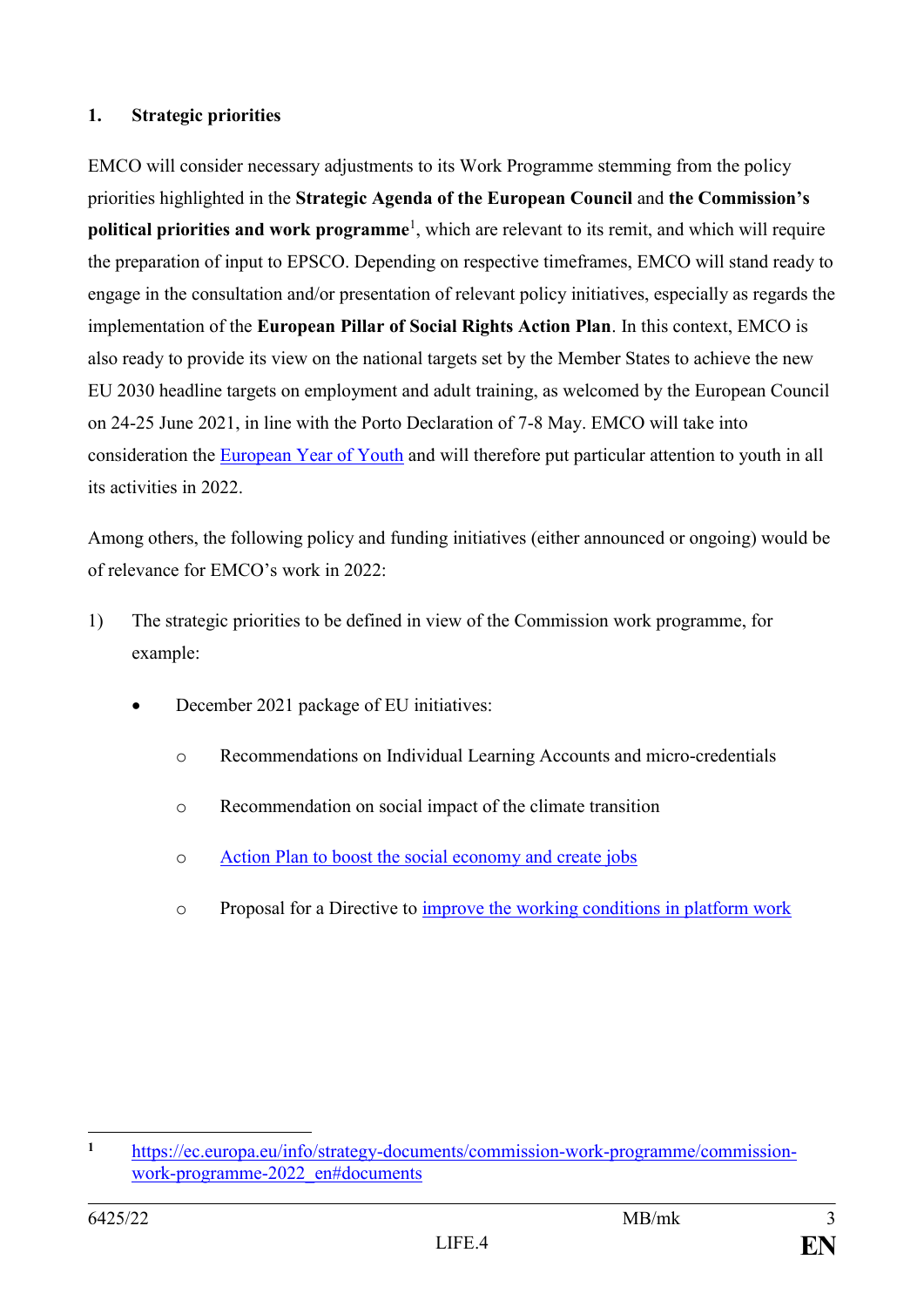- ALMA (Aim, Learn, Master, Achieve) initiative aimed at young people not in employment, education or training (Q2 2022)
- Communication to Strengthen Social Dialogue at EU and national levels
- Communication on a European Care Strategy, accompanied by the revision of the Barcelona targets (Q3 2022)
- Review of the quality framework for traineeships (Q4 2022)
- Assessment of the SURE mechanism
- Recommendation on improving the provision of digital skills in education and training (Q3 2022) and the ongoing structured dialogue on digital education and skills
- Employment package to improve labour market outcomes of persons with disabilities (Q3 2022)
- 2) Developments and national initiatives related to the Recovery and Resilience Facility and the respective national recovery and resilience plans, Members States' programming of cohesion policy funding (notably REACT-EU and the ESF+) as well as other relevant EU funding instruments.

As a follow-up to its joint work with SPC on the assessment of the Europe 2020 Strategy, and in line with the new 2030 EU headline targets, EMCO will continue to adjust its working methods, reporting tools, and monitoring framework(s) and the way to achieve a wider dissemination of the Committee's outputs.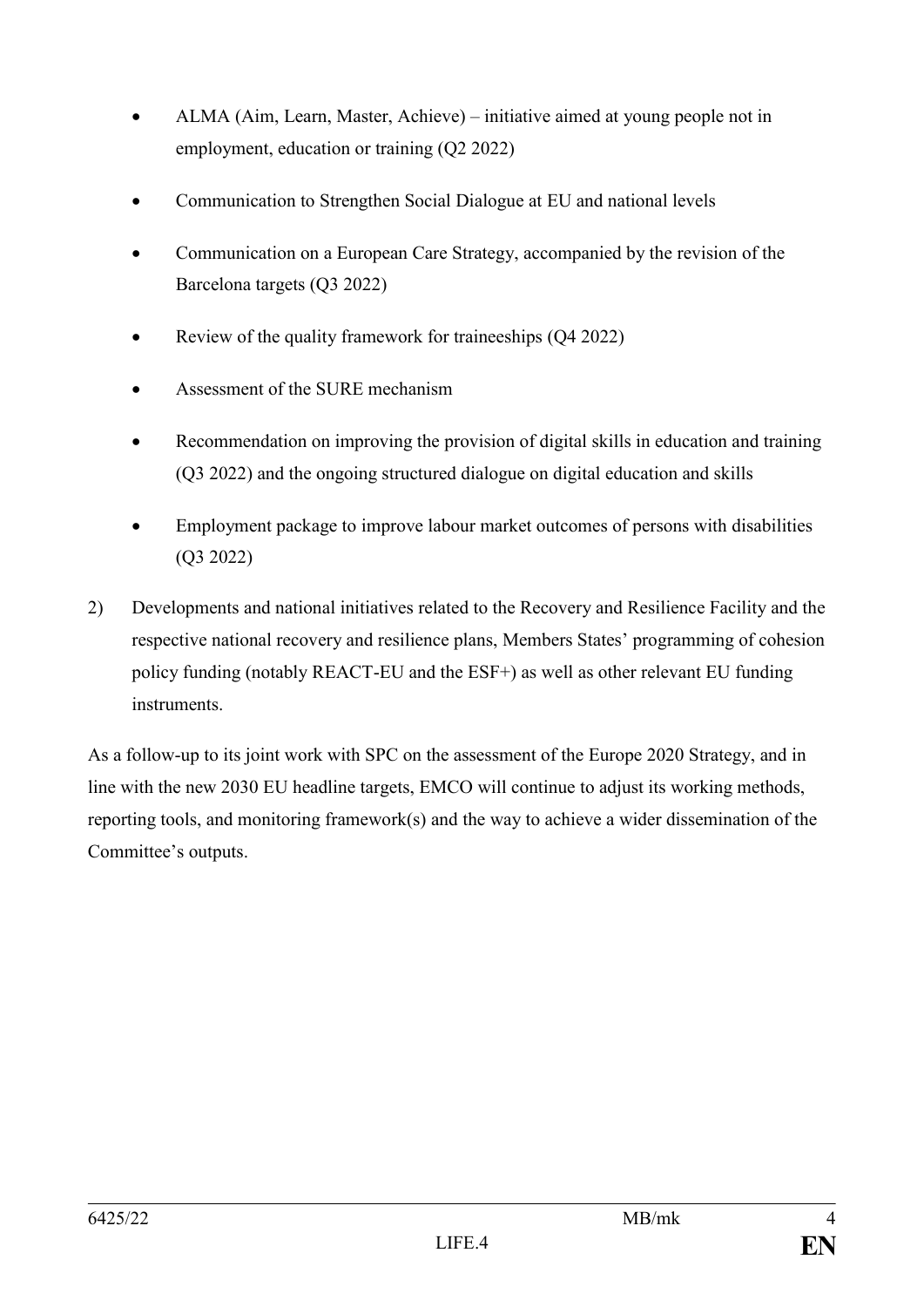# **2. Existing commitments**

# **2.1. European Semester / Multilateral surveillance**

EMCO has a number of commitments under the European Semester. These commitments determine much of the Committee's calendar for the year. Following the adoption of the Semester Autumn Package on 24 November 2021, which kick-started the new cycle for 2022, EMCO will continue to work on recurrent activities, notably:

- o Preparation of **Council Conclusions on the 2022 Annual Sustainable Growth Survey and the Joint Employment Report** (March EPSCO);
- o Finalisation and adoption of the **2022 Joint Employment Report** (March EPSCO);
- o Revision or re-conduction of the **Employment Guidelines;**
- o **Multilateral Surveillance (MLS)** regarding the implementation of employment policies in Member States**<sup>2</sup>** . EMCO will do this work in conjunction with its Policy Analysis Group (PAG). Based on the positive experience of last years, EMCO will continue to strengthen the horizontal discussion on each thematic area preceding the Multilateral Surveillance Reviews;
- o EMCO will continue to have **joint MLS sessions with the Social Protection Committee (SPC) and the Education Committee (EDUC)**, where crosscutting issues are reviewed jointly;
- o Monitoring of the employment situation based on the **Employment Performance Monitor (EPM);**
- o **Joint Opinion on the 2022 cycle of the European Semester** with the Social Protection Committee (for June EPSCO);
- o Input in preparation of the **2023 ASGS**;
- o Discussion on Commission's proposal for the **Euro Area Recommendation** (November-December).

<sup>1</sup> **<sup>2</sup>** EMCO's conclusions are subsequently used in the negotiations on new CSRs .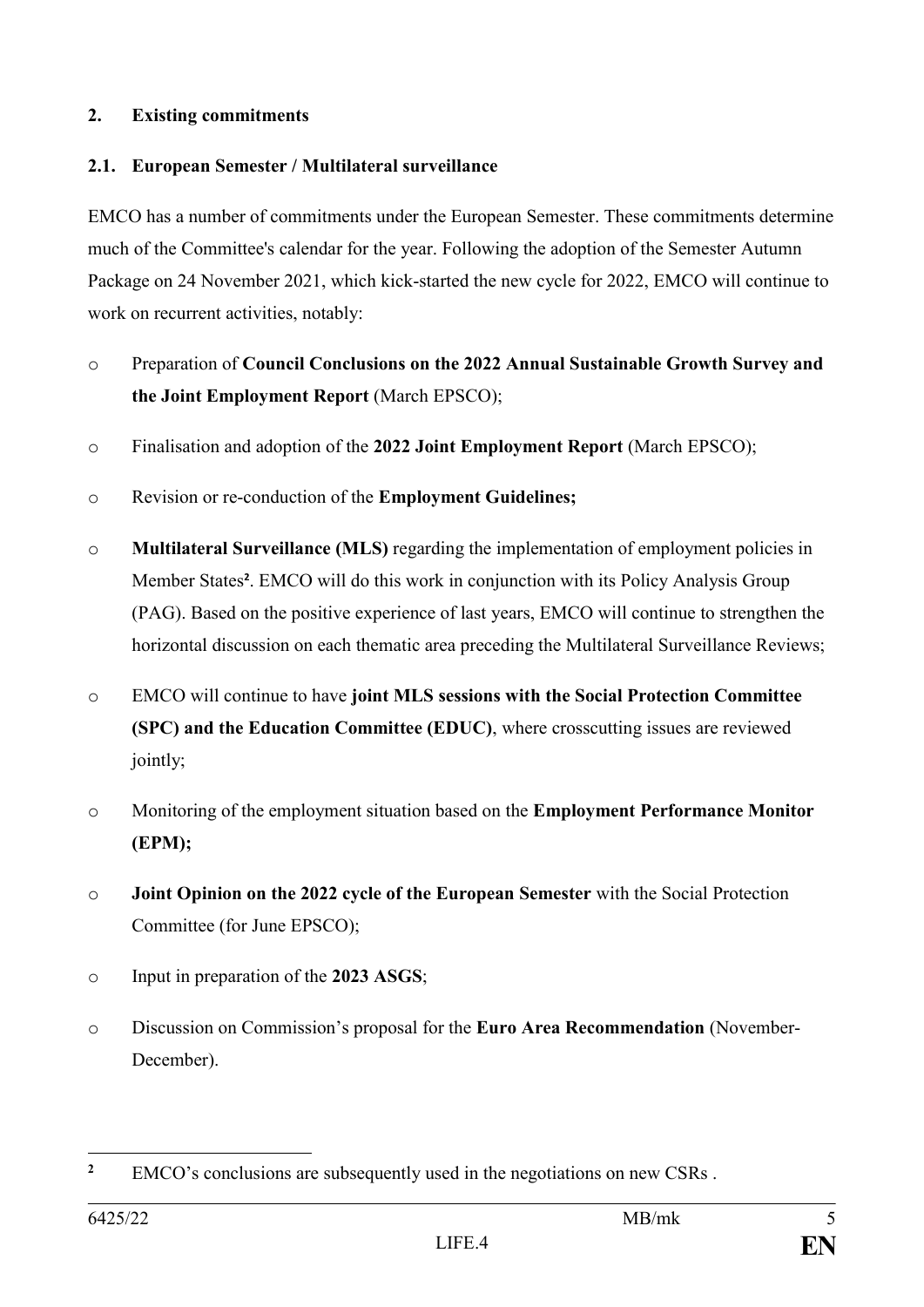EMCO and its Indicators Group will continue to produce the Employment Performance Monitor. EMCO will submit this to the October EPSCO Council, alongside the EMCO Annual Performance Report and key messages about the employment situation in the EU. This will represent EMCO's contribution to the preparation of the Annual Sustainable Growth Survey for 2023, which will start the 2023 Semester cycle.

The committee will continue to discuss labour market developments and challenges, including related to the impact of the COVID crisis, labour and skills shortages, and employment and social aspects of the green and digital transitions.

All EMCO activities, including data collection, analysis, monitoring and follow-up should, as far as possible, be gender-mainstreamed.

# **2.2. Collaboration with other committees and stakeholders**

In fulfilling its Semester-related obligations, EMCO will work closely with other Council advisory bodies and preparatory committees, notably with the Social Protection Committee (SPC), the Economic Policy Committee (EPC) and the Education Committee (EDUC).

As in previous years, cooperation with EPC could be organised through joint thematic discussions and in line with the Commission work programme.

More regular and extensive exchanges of views between EMCO and EDUC could be organised alongside the EMCO-EDUC reviews of CSRs, notably on thematic aspects of common interest such as adult learning, digital and green skills, skills matching and VET. In line with the institutional setting of the Treaty, EDUC input to EMCO on relevant deliverables could be considered.

Collaboration with the European Network of Public Employment Services (PES Network) will continue – e.g. through participation in meetings and with the Indicators Group on the effectiveness of labour market policies and bench-learning.

In 2022, EMCO will continue its practice to involve, when relevant, the **European Social Partners**  and the **Civil Society Organizations.**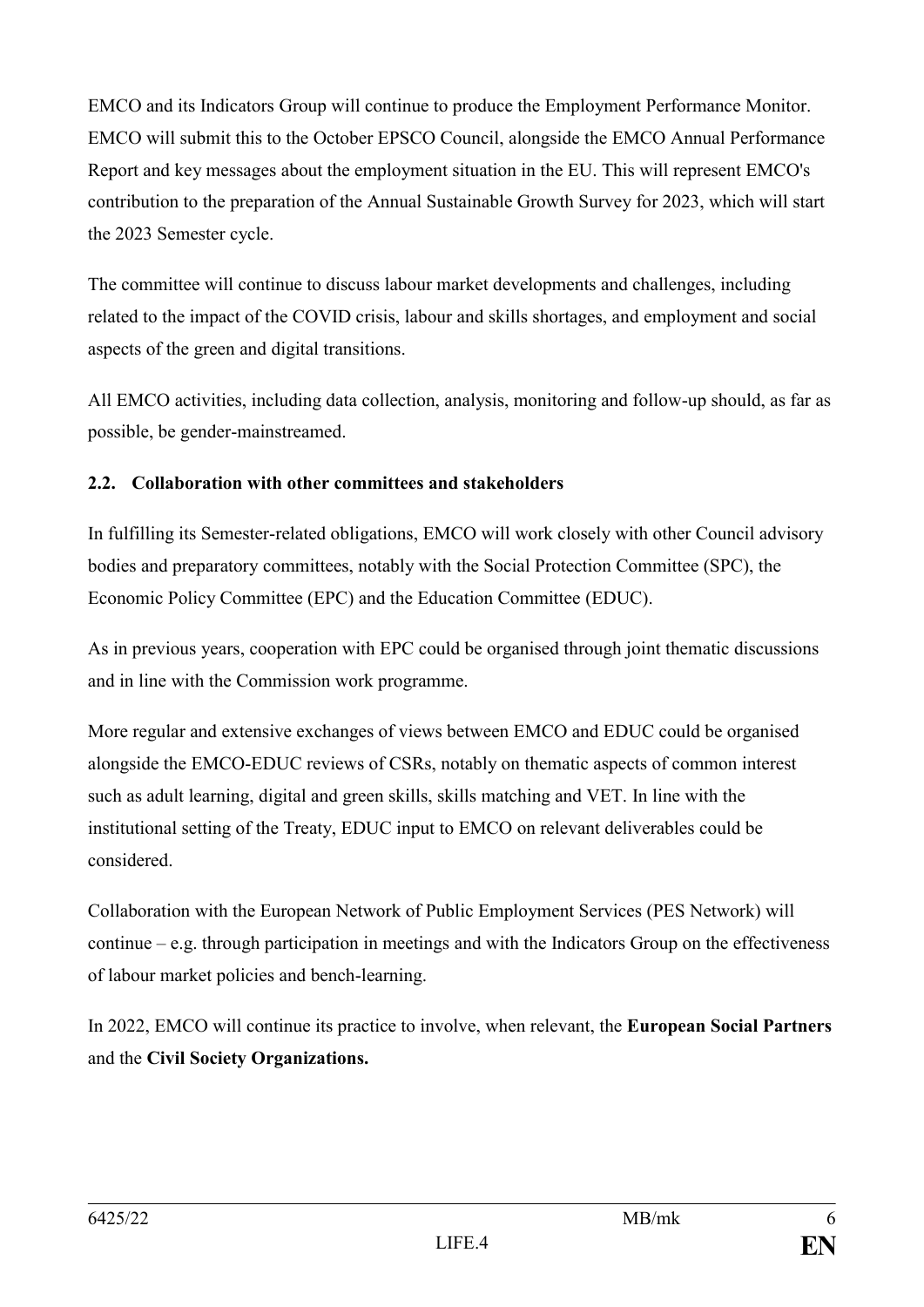# **2.3. Thematic work**

EMCO will also carry out as part of its regular work **thematic reviews<sup>3</sup>** , some of which in the past have usefully fed into the preparation of Council Conclusions**<sup>4</sup>** and Commission initiatives.**<sup>5</sup>** EMCO will continue to be involved in the review of the employment aspects of the Economic Reform Programme with the Western Balkans and Turkey.**<sup>6</sup>**

EMCO will continue to deliver on its **review commitments on two Recommendations,** namely on **Long-Term Unemployment (LTU)**, foreseen for 2022**<sup>7</sup>** , and the **Youth Guarantee (YG)** in 2023 as well as on the involvement of the social partners in the European Semester (**Social Dialogue**<sup>8</sup> ). While the review on social dialogue is organised every year, the reviews on the two Council Recommendations take place in alternate years. In case there are relevant CSRs, EMCO will also review their implementation in the context of these thematic reviews. In doing so, and in particular in the context of virtual meetings, EMCO could build upon previous experience and ensure more thematic and discussion-oriented reviews (based on previously submitted discussion questions and including the discussion of case studies/ "good practices" presented by Member States).

<sup>1</sup> **3** In-depth thematic reviews form a key Committee instrument, helping Member States learn from one another, engaging in multilateral discussions on successful measures addressing policy challenges in the areas of employment, social protection and social inclusion.

<sup>&</sup>lt;sup>4</sup> For example: on Early Childhood Development under the Bulgarian presidency or on the Future of Work under the Austrian Presidency.

**<sup>5</sup>** For example: thematic work on reconciliation of private and professional life as an input to the work-life balance package; and review on social protection gaps as an input to the Access to social protection initiative.

**<sup>6</sup>** In the context of the Economic and Financial Dialogue, the Western Balkan countries and Turkey submit annual Economic Reform Programmes (ERPs) to the European Commission, which are assessed in EPC and EMCO meetings in April. This assessment leads to 'joint conclusions' with targeted policy guidance, agreed by EFC and adopted by the Economic and Financial Dialogue between EU Member States and the Western Balkans and Turkey, adjacent to the ECOFIN Council meeting.

**<sup>7</sup>** The 2019 Commission evaluation of the implementation of the LTU Recommendation (COM(2019) 169 final), called for a holistic approach towards activation and integration of social and employment services. To that end, a joint EMCO-SPC review session was conducted in 2020 and shall be continued in 2022.

**<sup>8</sup>** A review involving national social partners may also be conducted in a thematic way and/or on a different topic of joint interest.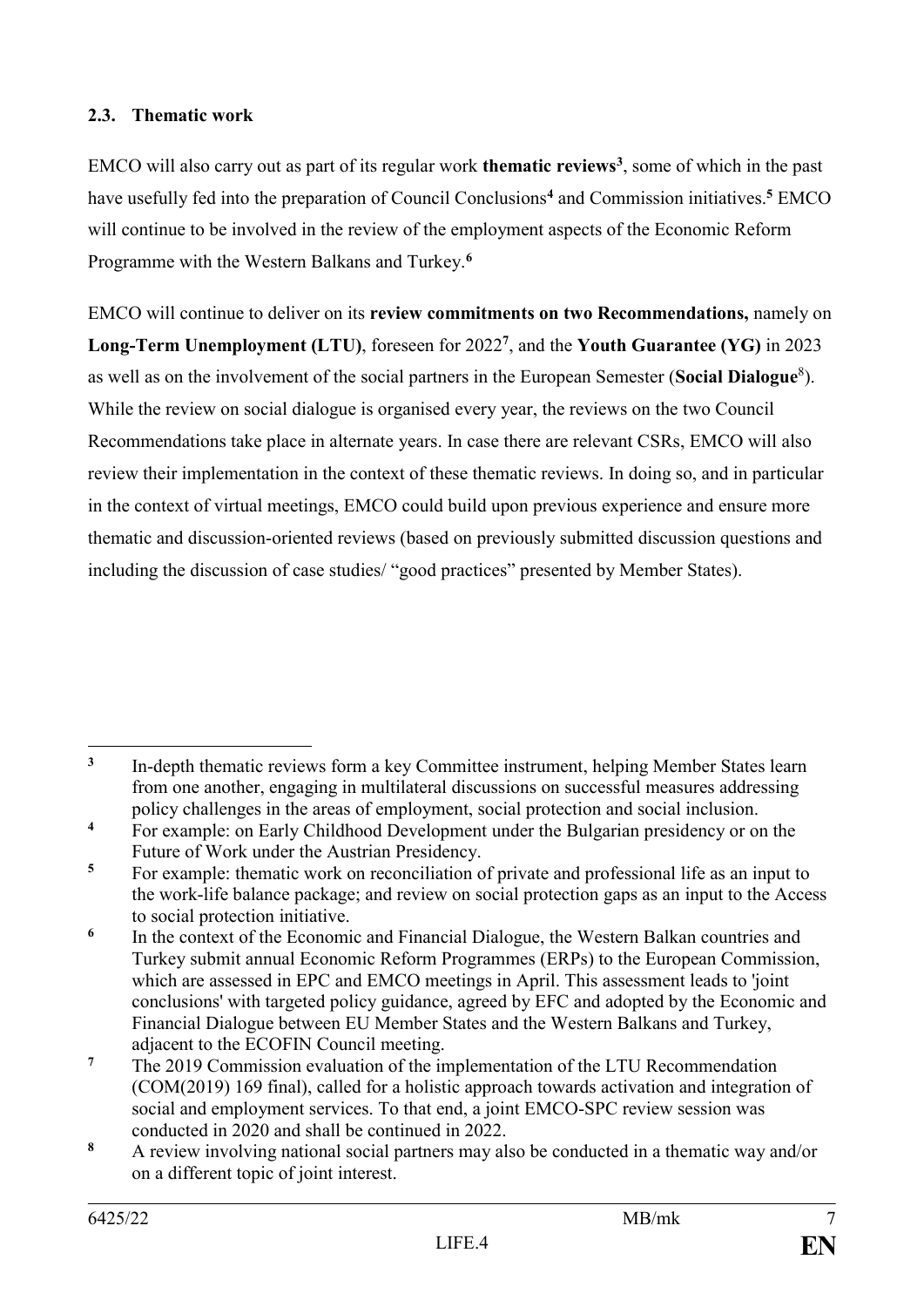In its thematic work, EMCO will also take into account the **priorities of the French (January – June) and Czech Presidencies (July – December). The priorities of the French Presidency will** include the continued implementation of the European Pillar of Social Rights, the consolidation of an inclusive European recovery, and support for major economic changes, particularly digital and green transitions. The key messages resulting from thematic events (on Presidency policy priorities) are transmitted to the Council**<sup>9</sup>** or act as input to the preparation of Council Conclusions.

Given the paramount role that the RRF will play in the 2022 Semester, EMCO will provide, in close cooperation with the SPC, inputs to the Council regarding employment and skills policy-related reforms and investments in the national Recovery and Resilience Plans.

# **2.4. Benchmarking and monitoring frameworks**

In line with its general aim to support structural reforms and upward social convergence, benchmarking is a vehicle to support the implementation of the European Pillar of Social Rights. As such, it is used as a tool for building evidence base for CSRs under the European Semester and as an instrument for mutual learning under the Social Open Method of Coordination. Since 2016, EMCO, together with SPC, and with the active support of the Commission (DG EMPL), has been carrying out work in developing benchmarking frameworks, being a comparative assessment of country performance and policies using agreed policy indicators.

EMCO will continue to work on benchmarking proposals from the Commission, which contribute to the analysis underpinning work on the Semester.

In addition to the development of benchmarking frameworks, EMCO is also involved in the regular development of indicators and analytical frameworks. The EMCO and SPC indicators groups will contribute to the refinement of the indicators and methodology used under the Social Scoreboard, notably its secondary indicators, and the Joint Assessment Framework (JAF). Furthermore, based on work by its Indicators Group, EMCO will reflect on how to transform and adapt the EPM notably in light of the Social Scoreboard.

<u>.</u>

**<sup>9</sup>** For instance, in 2020 under the German Presidency two thematic events on short-time work schemes and equivalent employment measures in the context of the COVID-19 crisis took place and resulted in key messages which were transmitted to the DE PRES.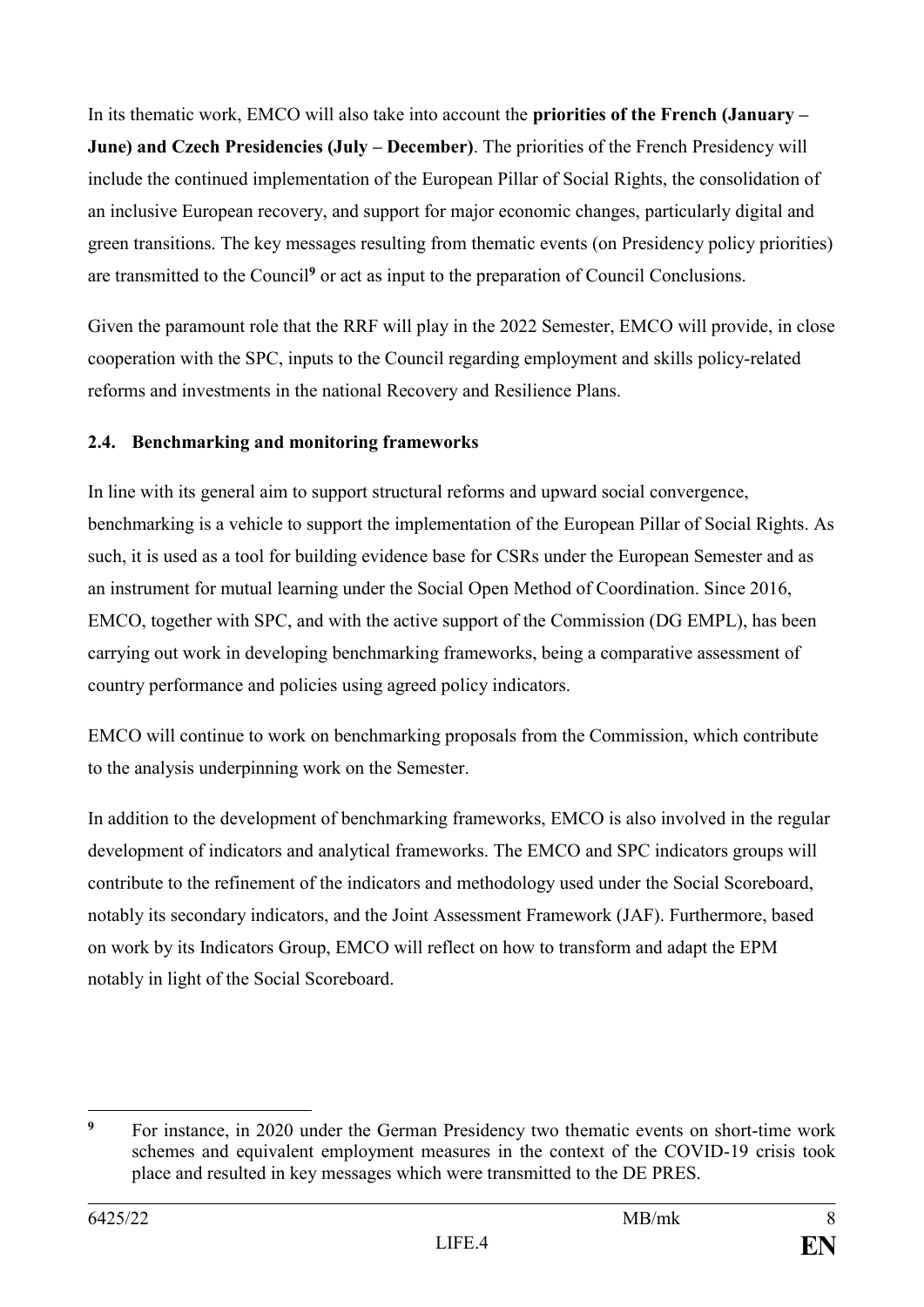# **2.5. Possible topics for EMCO PAG thematic events**

In addition to thematic discussions as part of the MLS reviews, EMCO/EMCO PAG could replicate the successful experience of past thematic events by carrying out further events on policy topics of interest to Members.

# **3. Working methods**

The Employment Committee will continue to meet virtually as long as health-related restrictions require it to do so. Virtual meetings should not in any case prejudice the multilateral nature of EMCO debates and its activity.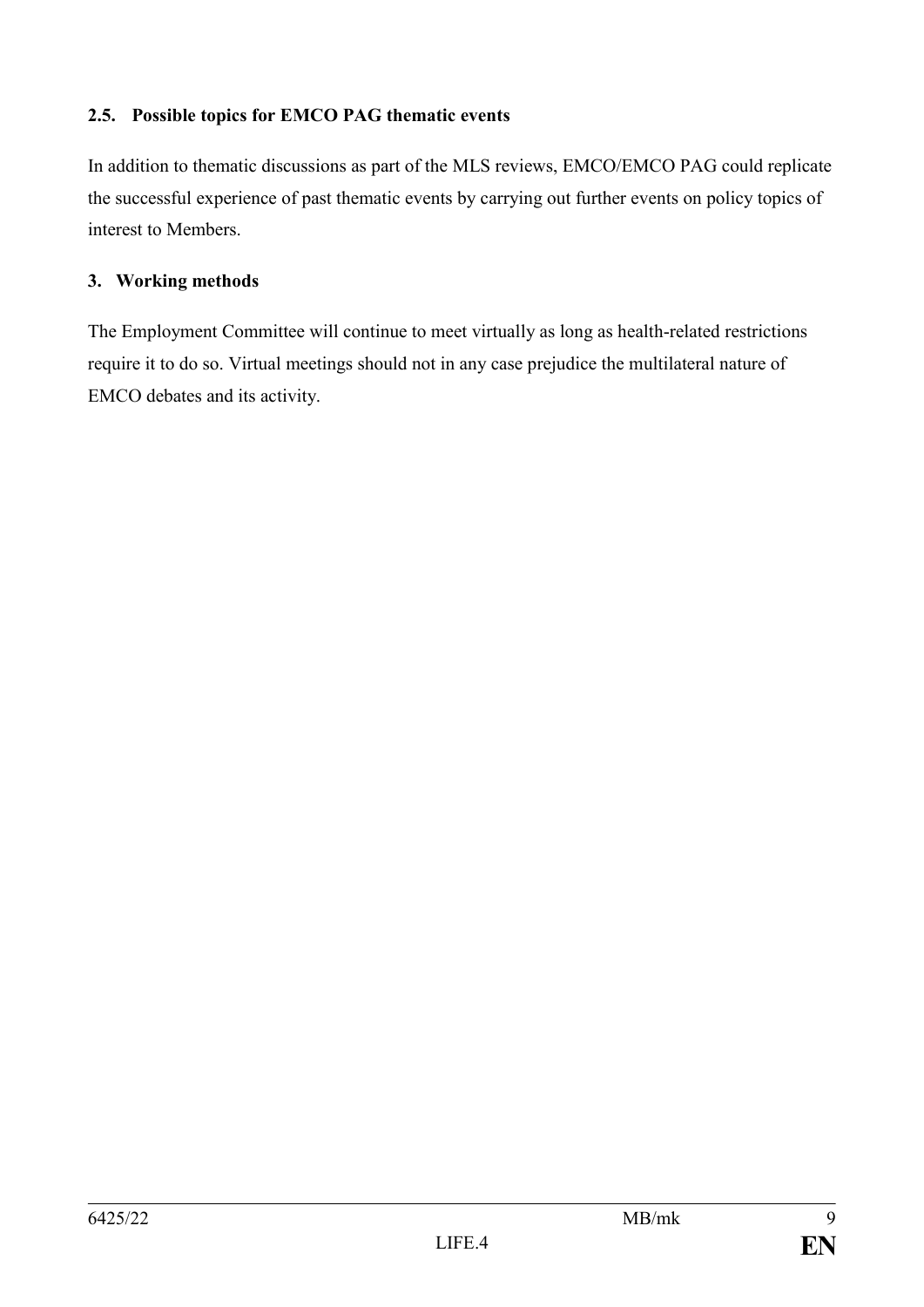# **ANNEX 1**

#### **PROVISIONAL MEETINGS CALENDAR FOR THE FIRST HALF OF 2022**

The calendar below is provisional and indicative. The Work Programme will be updated whenever needed throughout 2022, including in relation to the upcoming work between February and May on the proposal for a **Social Imbalances Procedure (SIP)**.

| <b>DATES</b>      | <b>COMMITTEE(S)</b>        | <b>MAIN AGENDA POINTS</b>                                                                                                                                            |
|-------------------|----------------------------|----------------------------------------------------------------------------------------------------------------------------------------------------------------------|
| 25 January        | IG (partly joint with ISG) | <b>YG-LTU</b> monitoring<br>$\bullet$<br><b>Draft Roadmap for the</b><br><b>2021 EPM</b><br>Joint with the SPC ISG:<br><b>JER</b> main body<br>discussion (with ISG) |
| <b>7 February</b> | $EMCO - SPC$               | <b>ASGS Council</b><br>conclusions and JER<br>$Key$ messages $-$ input to<br><b>March EPSCO</b><br>JER main body -<br>approval<br><b>SIP</b>                         |
| 15 February       | Informal EPSCO (Bordeaux)  |                                                                                                                                                                      |
| 7 March           | <b>EMCO</b>                | MLS:<br><b>ALMPs and PES</b>                                                                                                                                         |
| 10 March (TBC)    | <b>IG</b>                  | <b>JAF KECs/ EPM</b><br>$\bullet$                                                                                                                                    |
| 14 March          | <b>EPSCO</b> Council       |                                                                                                                                                                      |
| 15 March          | <b>PAG Review</b>          | <b>MLS:</b><br><b>Labour Market</b><br><b>Segmentation, Labour</b><br><b>Taxation, Undeclared</b><br>Work                                                            |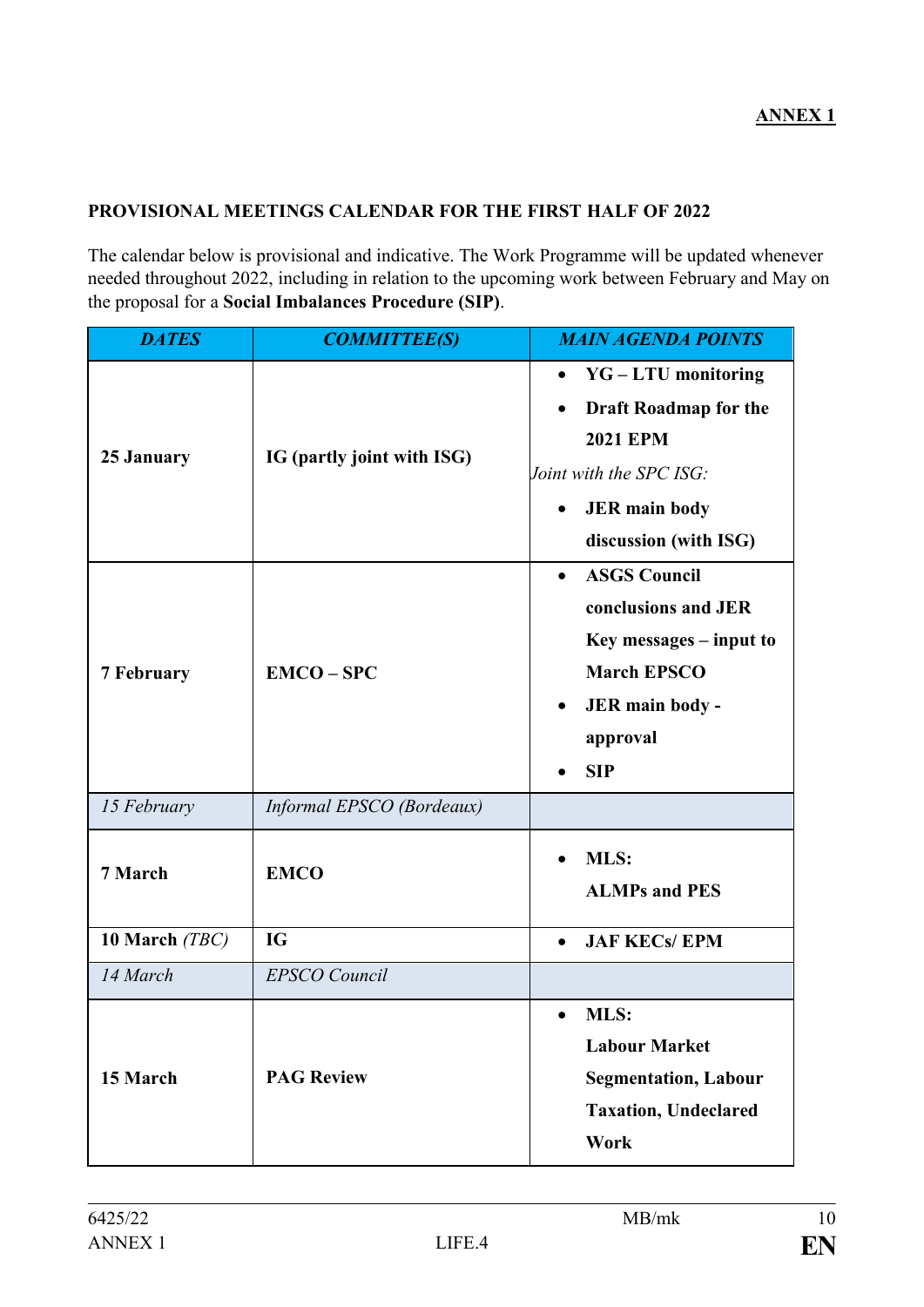| 16 March                          | <b>EMCO</b>                 | <b>TBD</b><br>$\bullet$                                                                                                                                                                       |
|-----------------------------------|-----------------------------|-----------------------------------------------------------------------------------------------------------------------------------------------------------------------------------------------|
| <b>23-24 March</b><br>(TBC)       | <b>EMCO-EDUC</b>            | MLS:<br>$\bullet$<br><b>Education and Skills -</b><br>Joint reviews and<br>thematic discussions                                                                                               |
| 26 April                          | <b>EMCO</b>                 | <b>Dialogue with Western</b><br>$\bullet$<br><b>Balkans and Turkey</b>                                                                                                                        |
| <b>First week of</b><br>May (TBD) | <b>EMCO-SPC</b>             | MLS:<br>$\bullet$<br>LM female participation<br>linked to ECEC;<br>Income support and<br>access to social<br>protection;<br><b>Access to integrated</b><br>employment and social<br>services. |
| 19-20 May                         | <b>EMCO Informal FR PCY</b> | <b>TBD</b><br>$\bullet$                                                                                                                                                                       |
| 23 May $(TBC)$                    | <b>IG</b>                   | <b>Adoption EPM</b><br>$\bullet$                                                                                                                                                              |
| 30-31 May, 1<br>June $(TBC)$      | <b>EMCO-SPC</b>             | <b>CSRs</b>                                                                                                                                                                                   |
| 10 June                           | <b>EMCO</b>                 | <b>TBD</b><br>$\bullet$                                                                                                                                                                       |
| 16 June                           | <b>EPSCO</b> Council        |                                                                                                                                                                                               |
| 23 June                           | IG                          | <b>AEPR 2022</b><br>$\bullet$                                                                                                                                                                 |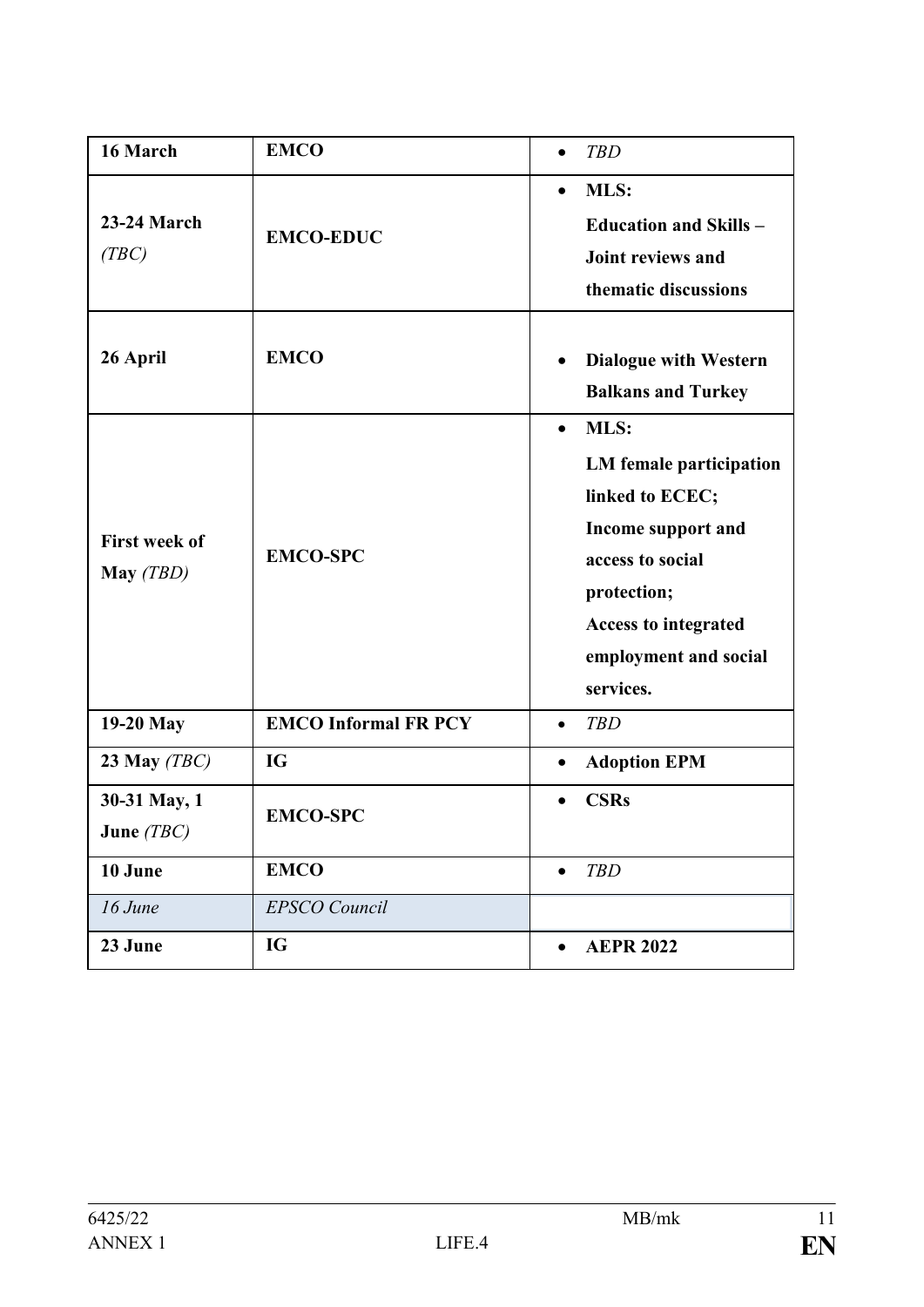# **Second half of 2022**<sup>10</sup>**:**

- Annual review on Social Dialogue (with social partners) / thematic event with involvement of social partners
- EMCO meeting hosted by the Czech Presidency second half of September
- Review of the LTU Recommendation
- Finalisation of EMCO Annual Employment Performance Report (after IG)

 $10$ **<sup>10</sup>** A more detailed planning for the second half of 2022 will be provided before the summer.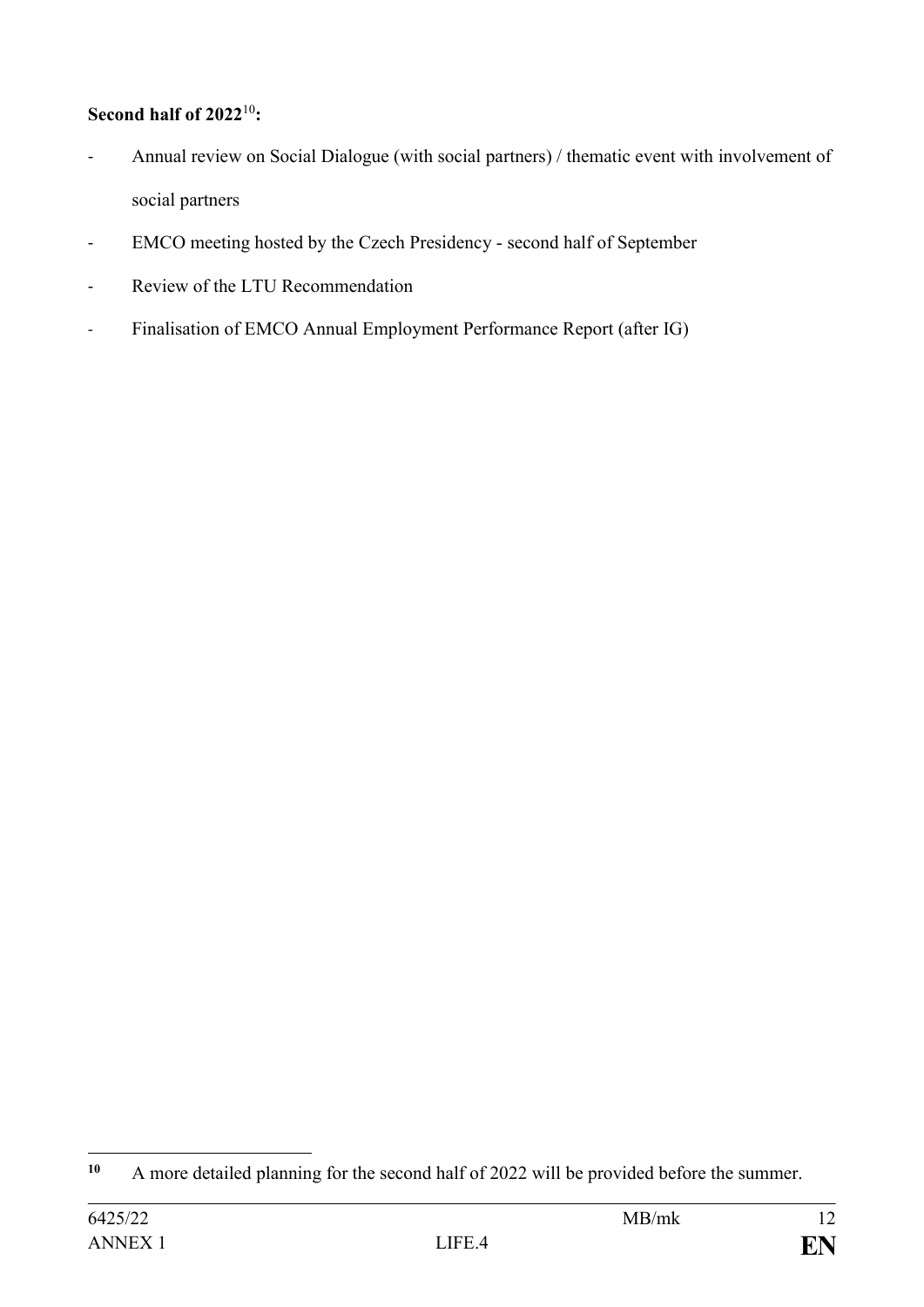#### **EMCO Indicators Group Work Programme 2022**

### **a) EMCO Indicators Group Core Business**

In 2022, the EMCO Indicators Group (EMCO IG) will continue to support EMCO in the quantitative description and analysis of relevant policy issues. The broad EMCO priorities imply that the EMCO IG will continue to support the surveillance and monitoring capacities of EMCO in the following ways:

# **The European Semester**

- It will discuss the analytical content of the draft Joint Employment Report, including the use and interpretation made of the Social Scoreboard. Particular attention will be devoted to the issue of monitoring upward social convergence.
- It will update the Employment Performance Monitor (EPM) and identify the key employment challenges and good labour market outcomes of the Member States and the EU as a whole.
- It will produce the EMCO Annual Employment Performance Report, which will represent EMCO's contribution to the preparation of the Annual Sustainable Growth Survey.
- It will reflect on how to adapt the EPM ensuring consistent use of indicators with the Action Plan to implement the European Pillar of Social Rights. The particular focus will be on the relevant headline indicators of the Social Scoreboard.
- Together with the Social Protection Committee Indicators Subgroup (SPC ISG), it will contribute to the refinement of the indicators and methodology used under the Joint Assessment Framework (JAF).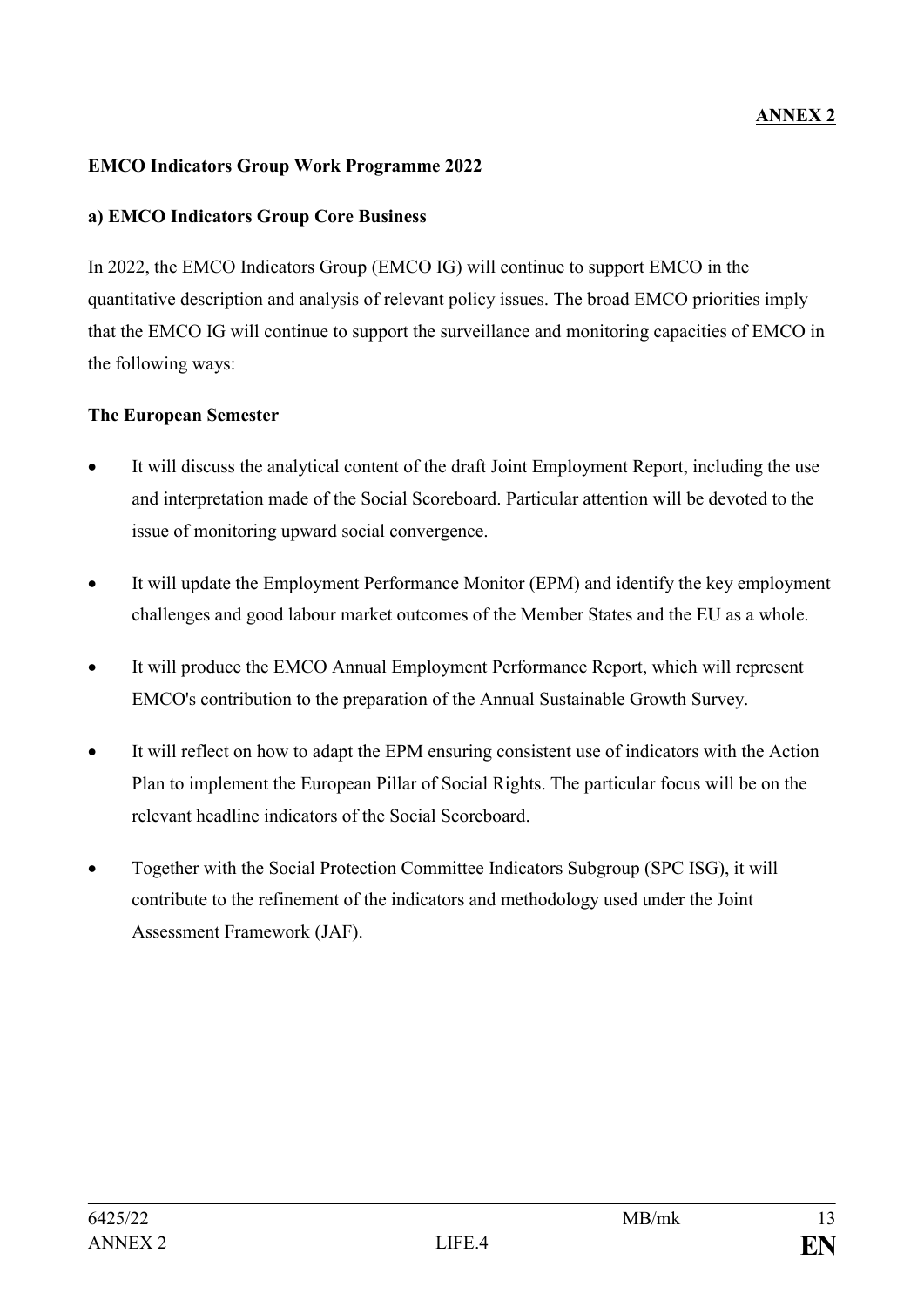- This can include revisiting the 10 JAF Policy Areas and refining the list of indicators in view of enhancing the usability of the tool and better reflecting the latest Employment Guidelines.
- It will continue to work on the benchmarking proposals from the Commission to contribute to the analysis underpinning work on the Semester. In particular, work will continue on completing the benchmarking framework on unemployment benefits and active labour market policies (ALMPs) (as regards the part related to early activation of unemployed job seekers).

#### **Monitoring of Council Recommendations**

The EMCO IG will continue its work on analysing the results of the data collections on monitoring the Council Recommendations on Youth Guarantee and on Long-term unemployed. When necessary, the EMCO IG will evaluate the pertinent Indicator Frameworks building on relevant work, which followed the adoption of the Reinforced Youth Guarantee Council Recommendation.

#### **Follow-up to the European Pillar of Social Rights and implementation of its Action Plan**

The IG will stand ready to contribute to relevant aspects related to the implementation of the Action Plan on the European Pillar of Social Rights and the monitoring of progress towards the new employment rate and adult training targets for 2030. The EMCO IG will also continue its work on improving the reading of the Social Scoreboard.

The EMCO IG will reflect on adapting its working methods, reporting tools, and monitoring framework(s). In particular, jointly with the SPC ISG, the group will reflect on the role of the EPSR scoreboard in relation to other existing monitoring tools (EPM, JAF, SPPM). It will further reflect on the scope to simplify the existing tools in line with the findings from the assessment report of the EMCO and SPC on the Europe 2020 Strategy.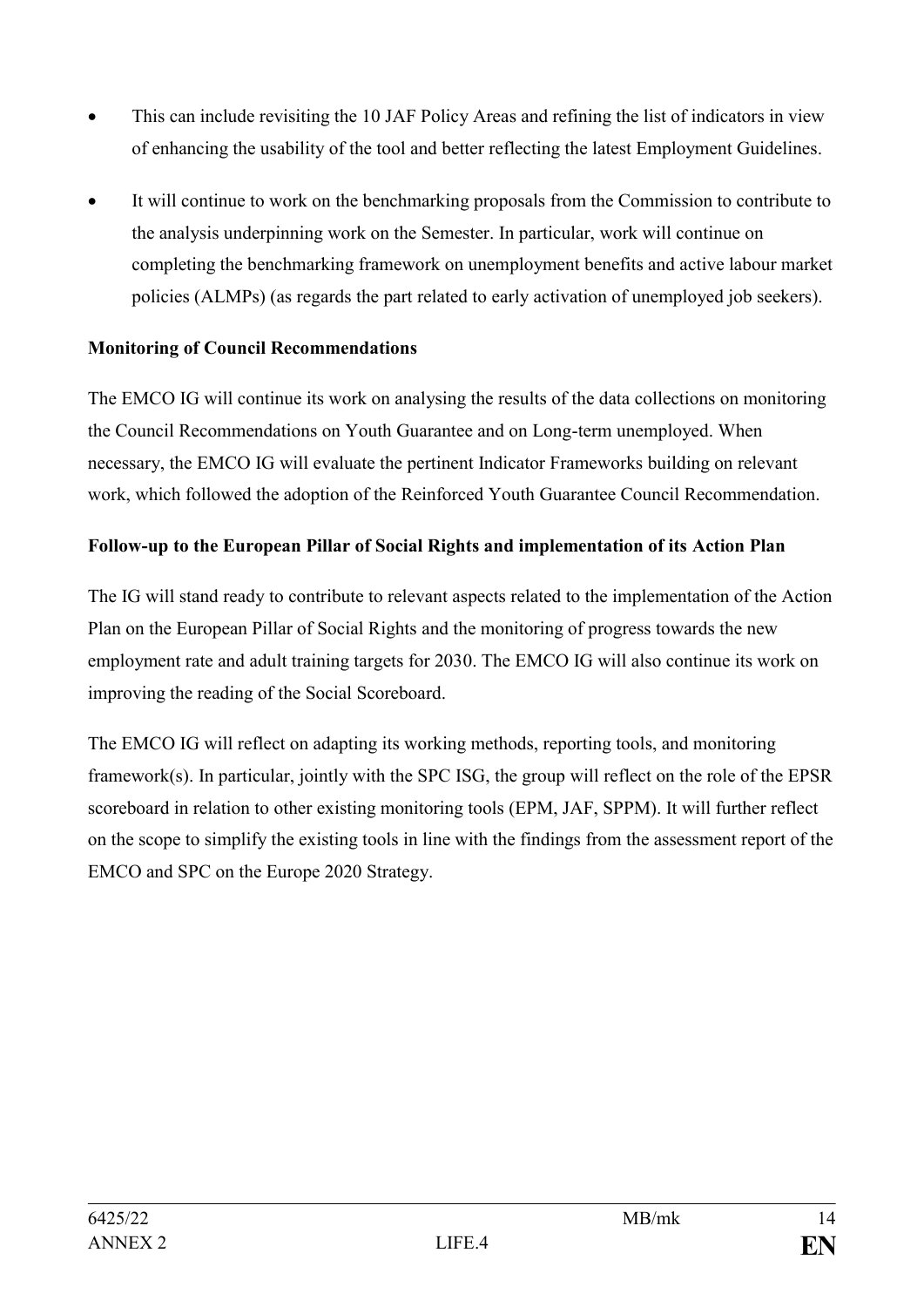# **Employment indicators for monitoring of the UN Sustainable Development Goals (SDGs)**

The EMCO IG is ready to follow up and support the work carried out by the Commission on employment indicators for monitoring of the UN Sustainable Developments Goals.

#### **Other analytical areas**

The EMCO IG will continue its work on monitoring multidimensional policy concepts through the JAF. The EMCO IG will look (when and if necessary) at the results of impact assessment studies, especially on the impact of ESF financed measures in the context of employment policies and the effectiveness of labour market policies.

#### **b) Working Methods**

The impact of possible new activities that EMCO decides to undertake in the course of 2022 will be assessed and the EMCO IG work programme will be adjusted as necessary.

The main discussions of the EMCO IG take place during its scheduled meetings. In order to facilitate the discussion and to allow Members to prepare adequately for the meeting, documents will be sent sufficiently in advance of the meeting, when possible.

Written procedures can be helpful in the follow-up to meetings, when agreements have to be reached before the next scheduled meeting or when documents are circulated too close to the meeting date, but should not replace discussions in the working group on a regular basis.

In light of the COVID-19 crisis and consequent restrictions on physical meetings when necessary, arrangements will be made to facilitate the hosting of meetings via teleconferencing tools (e.g. Webex) continuing on the experience of 2020 and 2021.

When the number of agenda items does not justify full-day meetings in Brussels, the EMCO IG Secretariat will also envisage organising written procedures and/or videoconferences instead of scheduled meetings, with the approval of the EMCO IG Chair.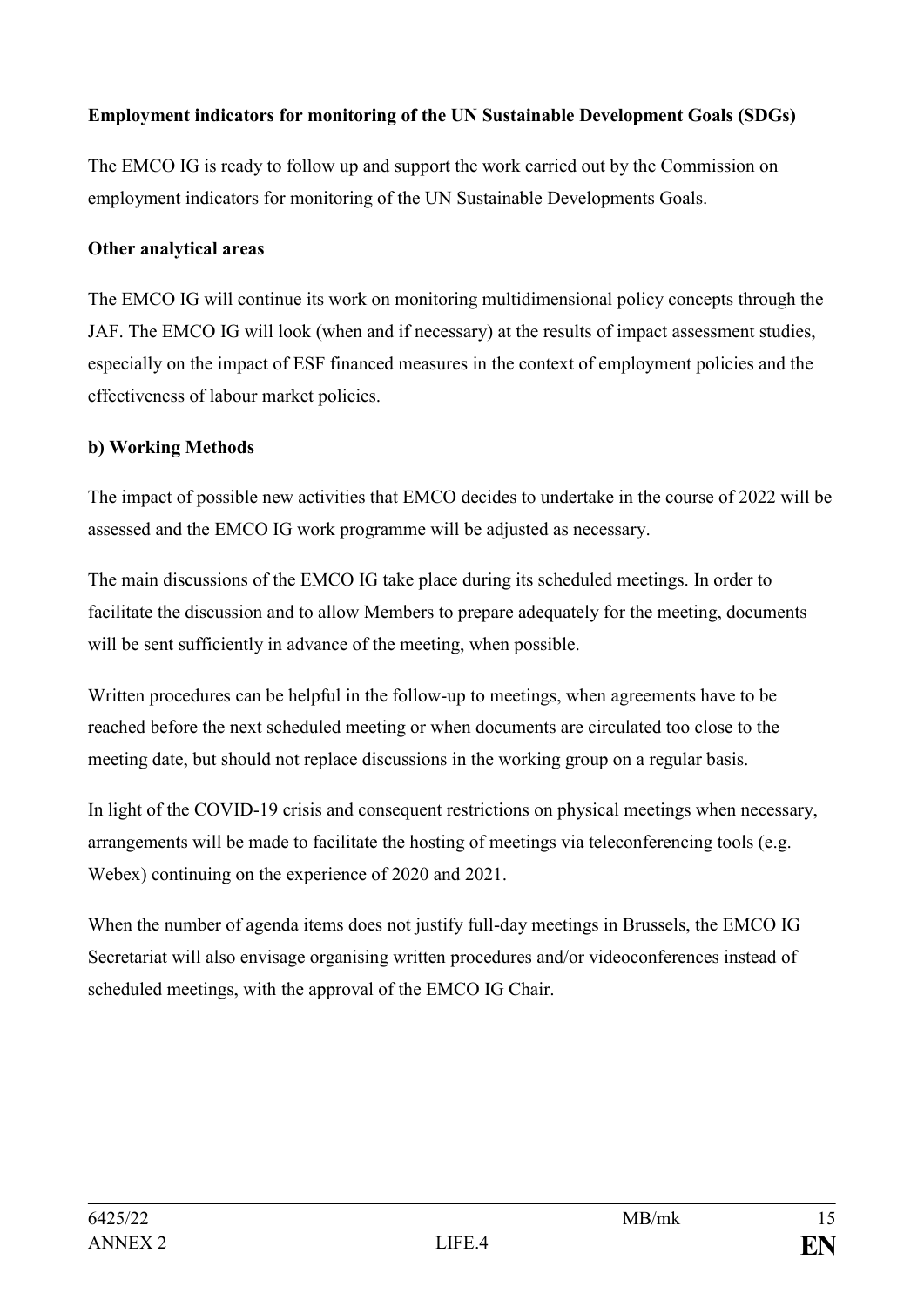Building on past successful experience, the EMCO IG could envisage organising *ad hoc* working groups consisting of a few Member States to develop proposals to be discussed in the EMCO IG concerning specific areas of the EMCO IG work such as revising/developing a policy area or developing indicators for monitoring a specific subject.

# **c) Co-operation with other Committees and institutions**

The EMCO IG will continue to promote close working relationships with all other relevant committees, particularly on work related to the JAF and the scoreboard for monitoring of the European Pillar of Social Rights, and the EMCO IG Chair and the Secretariat will regularly update the Members on relevant work carried out in the other committees.

In addition to the close cooperation with the SPC ISG (notably in the context of the work on the JAF and the Social scoreboard), the EMCO IG will continue its collaboration with the EPC subgroup that deals with the Europe 2020 monitoring (LIME) in order to enhance consistency between its work and macro-economic monitoring; Similarly, it will work with DG EAC's Standing Group on indicators and benchmarks (SGIB) with respect to the benchmarking work on skills and measuring the education headline targets, the Eurostat Working Group on labour market statistics (LAMAS) and the PES Network focusing on their PES bench-learning (in particular on the effectiveness of labour market policies), as well as with the European Platform on preventing and deterring undeclared work..

The EMCO IG will continue to promote cooperation with other institutions and bodies carrying work in the area of analysis of the labour market, including CEDEFOP, EUROFOUND, and international organisations such as ILO and OECD. It will also monitor research of potential interest for its work, especially through cooperation with several services of the Commission.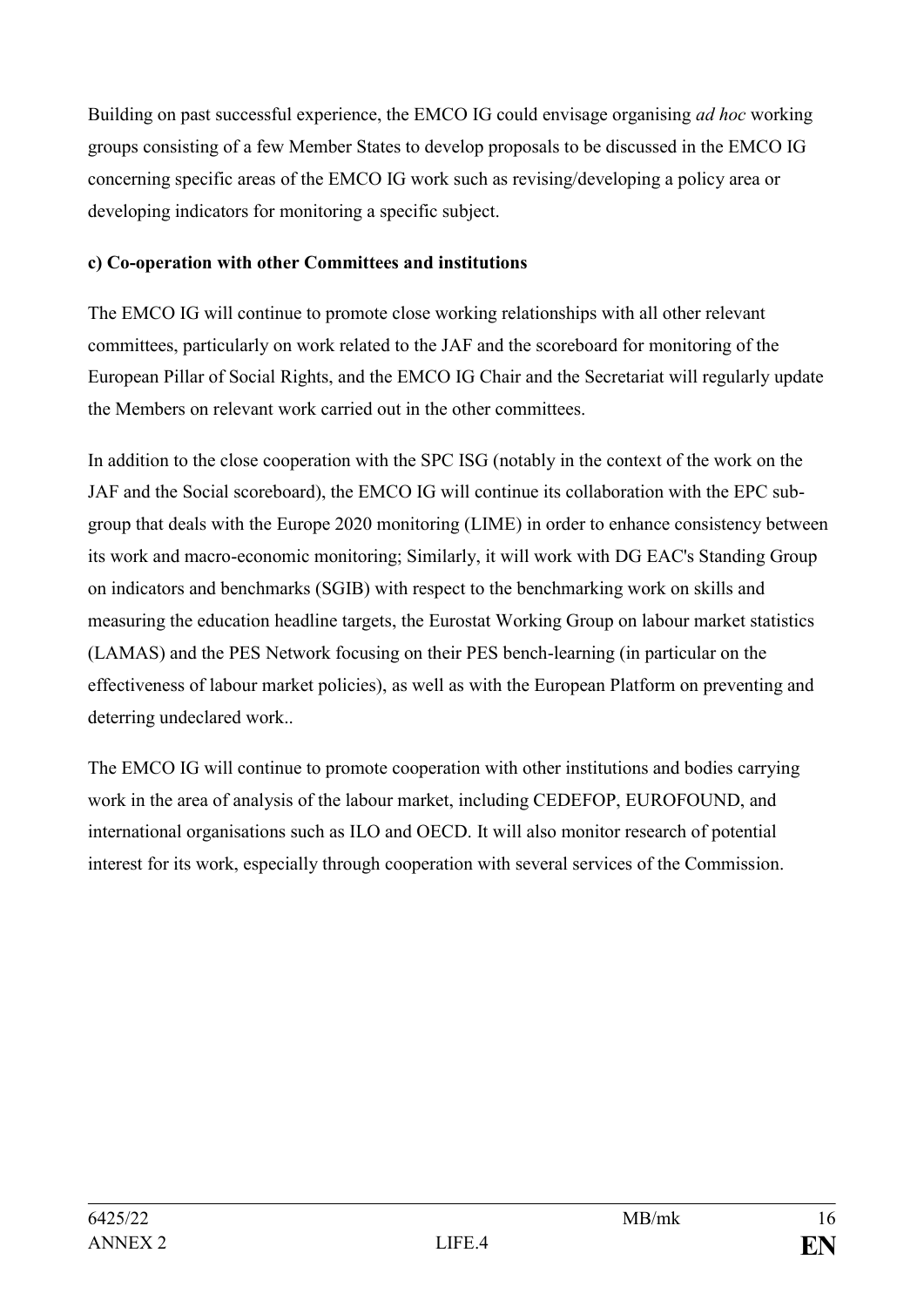# **Specific methodological issues**

In order to enhance surveillance and monitoring capacities, and to facilitate the link with the qualitative aspects of the monitoring, a number of additional specific methodological issues could merit further attention. Work in relevant areas will be prioritised to follow the work of EMCO (pending the adoption of the EMCO Work programme).

# **Provisional meetings for 2021**

| <b>Date</b>               | <b>Venue/Video</b><br>call | <b>Main topics</b>                                                         |
|---------------------------|----------------------------|----------------------------------------------------------------------------|
| 21 January                |                            | LTU Recommendation data update                                             |
|                           |                            | Discussion of draft Roadmap for the 2022 Employment<br>Performance Monitor |
|                           |                            | Joint with the SPC ISG (20 or 21 Jan):                                     |
|                           |                            | Joint Employment Report                                                    |
| March<br>10<br>(date tbc) |                            | Adoption of non-JAF based KECs                                             |
| 23 May (date<br>tbc)      |                            | <b>Adoption EPM</b>                                                        |
| 23 June                   |                            |                                                                            |
| 09                        |                            | <b>AEPR 2022</b>                                                           |
| September                 |                            | Key Messages                                                               |
| 18<br>October<br>(tbc)    |                            | <b>ESDE</b>                                                                |
| 15<br>November            |                            | YG-LTU monitoring data collection results                                  |
| 08 December               |                            | EMCO IG WP 2023                                                            |
|                           |                            | Joint with the SPC ISG:                                                    |
|                           |                            | Draft JER                                                                  |